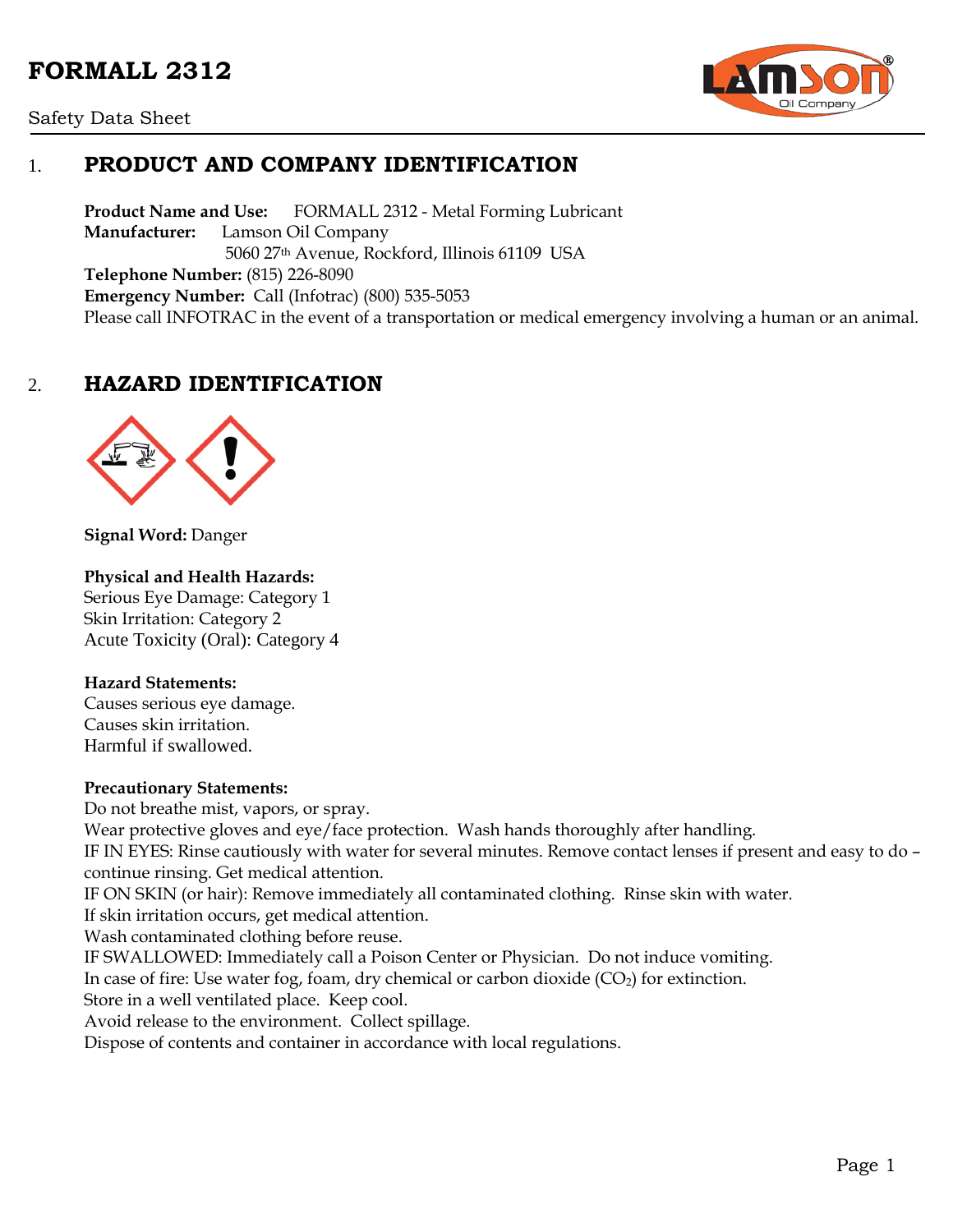Safety Data Sheet

### 3. **COMPONENTS**

| <b>Substantial Ingredients</b>                         | CAS#       | Weight $\%$ | <b>GHS</b> Classification      |
|--------------------------------------------------------|------------|-------------|--------------------------------|
| Distillates (petroleum), hydrotreated heavy naphthenic | 64742-52-5 | $>10\%$     | Eye Ir 2, Skin Ir 2            |
| <b>Emulsifier Base</b>                                 | Mixture    | $>10\%$     | Eye Ir 2, Skin Ir 2            |
| Chlorinated Alkanes, C14-16                            | 63449-39-8 | $>10\%$     | Aquatic Acu 1, Chr 1           |
| Boron Alkanolamide                                     | mixture    | $~10\%$     | Eye Dam 1, Skin Ir 2, Ac Tox 4 |
| Diisopropanolamine                                     | 110-97-4   | $< 2\%$     | Eve Ir 2                       |
| Nitrobutyl Morpholine                                  | 2224-44-4  | $~12\%$     | Act Tox 4, Skin Ir 2 Eye Cor 1 |
|                                                        |            |             | Skin Sen 1                     |
| Diethanolamine                                         | 111-42-2   | $< 0.3\%$   | Acute Tox Oral 4, Skin Irr 3   |
|                                                        |            |             | Eye Damage 1, Aquatic Tox 3    |
|                                                        |            |             |                                |

### 4. **FIRST AID MEASURES**

**IF IN EYES:** Rinse cautiously with water for several minutes. Remove contact lenses if present and easy to do – continue rinsing. Get medical attention.

**IF ON SKIN** (or hair): Remove immediately all contaminated clothing. Rinse skin with water. If skin irritation occurs, get medical attention.

**IF SWALLOWED**: Immediately call a Poison Center or Physician. Do not induce vomiting. **IF INHALED:** Remove to fresh air; apply artificial respiration if necessary. Get medical attention.

### 5. **FIRE-FIGHTING MEASURES**

#### **General Hazard**

Petroleum products can form combustible mixtures at temperatures at or above the flash point.

#### **Fire-Fighting**

Keep fire exposed containers cool with water spray. Separate unburning product from fire. Use carbon dioxide, foam, or dry chemical extinguishing media to put out fires.

#### **Unusual Decomposition Products Under Fire Conditions**

None

# 6. **ACCIDENTAL RELEASE MEASURES**

#### **Personal Precautions**

Remove contaminated clothing, including shoes and wash thoroughly after contact. Launder contaminated clothing before reuse.

### **Environmental Precautions**

Stop leak if without risk. Dike large spills to prevent ingress into sewers or waterways. Eliminate all sources of ignition. Ensure adequate ventilation. Clean spills with absorbent and store in marked containers for disposal. Dispose in accordance with all applicable regulations.

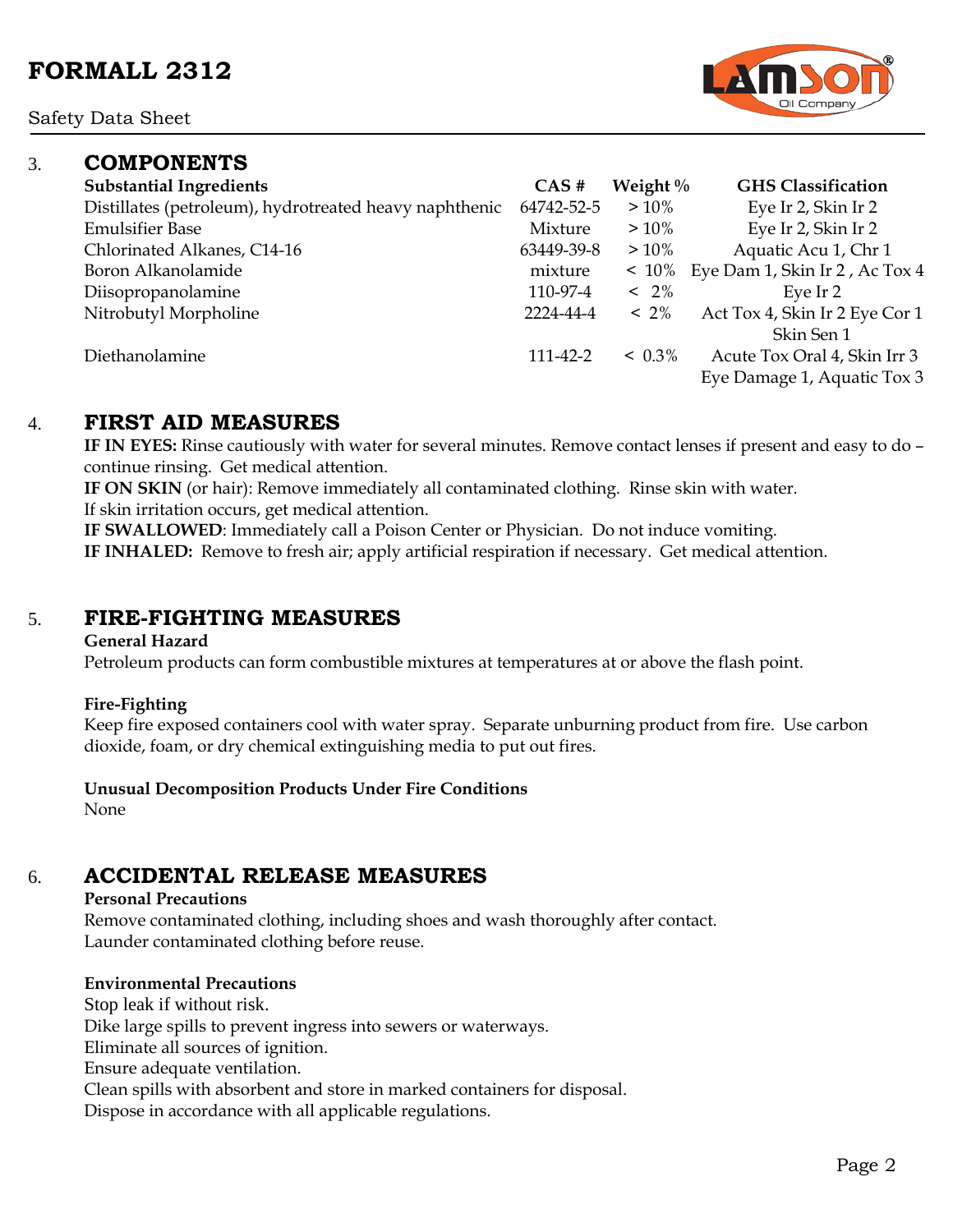

Safety Data Sheet

### 7. **HANDLING AND STORAGE**

#### **Safe Handling and Storage**

Do not handle, store, or dispense near open flames or ignition sources. Keep containers inside and out of direct sunlight. Avoid extreme temperatures. Do not reuse containers.

#### **Incompatible Products**

Avoid strong oxidizing and reducing agents.

# 8. **EXPOSURE CONTROL AND PERSONAL PROTECTION**

#### **Ventilation**

Local exhaust is usually sufficient. General exhaust is preferred.

#### **Personal Protection**

Use approved respirator when airborne exposure limits are exceeded. Use petroleum resistant gloves to avoid prolonged contact. Wear goggles or safety glasses with splashguards.

#### **Work Place Exposure Guide Lines**

Petroleum Oil mist has a TLV limit of 5 mg/m3. Diethanolamine has a TLV of 1 ppm (ACGIH).

## 9. **PHYSICAL AND CHEMICAL PROPERTIES**

| <b>Boiling Point:</b>                          | $>$ 500 °F                                |
|------------------------------------------------|-------------------------------------------|
| Specific Gravity (water =1):                   | 1.04                                      |
| Vapor pressure (mm Hg):                        | $\leq 1$                                  |
| <b>Melting Point:</b>                          | Not Applicable                            |
| Vapor Density (Air =1):                        | > 5                                       |
| Evaporation Rate (butyl Acetate=1):            | Non-volatile                              |
| Solubility in water:                           | Emulsifies                                |
| Reactivity in water:                           | NIL                                       |
| <b>Appearance and Odor:</b>                    | Clear, brown liquid; mild odor            |
| Flash point:                                   | $>330$ °F                                 |
| Flammable Limits (volume percent in air):      | LEL: Not Established UEL: Not Established |
| <b>Autoignition Temperature:</b> approximately | Not Established                           |

### 10. **STABILITY AND REACTIVITY**

**Stability:** [ ] Unstable [ X ] Stable **Conditions to avoid:** None **Incompatibility (Materials to avoid):** Strong oxidizing and reducing agents. **Hazardous Decomposition Products:** Combustion may produce HCl and oxides of carbon. **Hazardous Polymerization:** [ ] May Occur [ X ] Will Not Occur **Conditions to Avoid:** Not Applicable